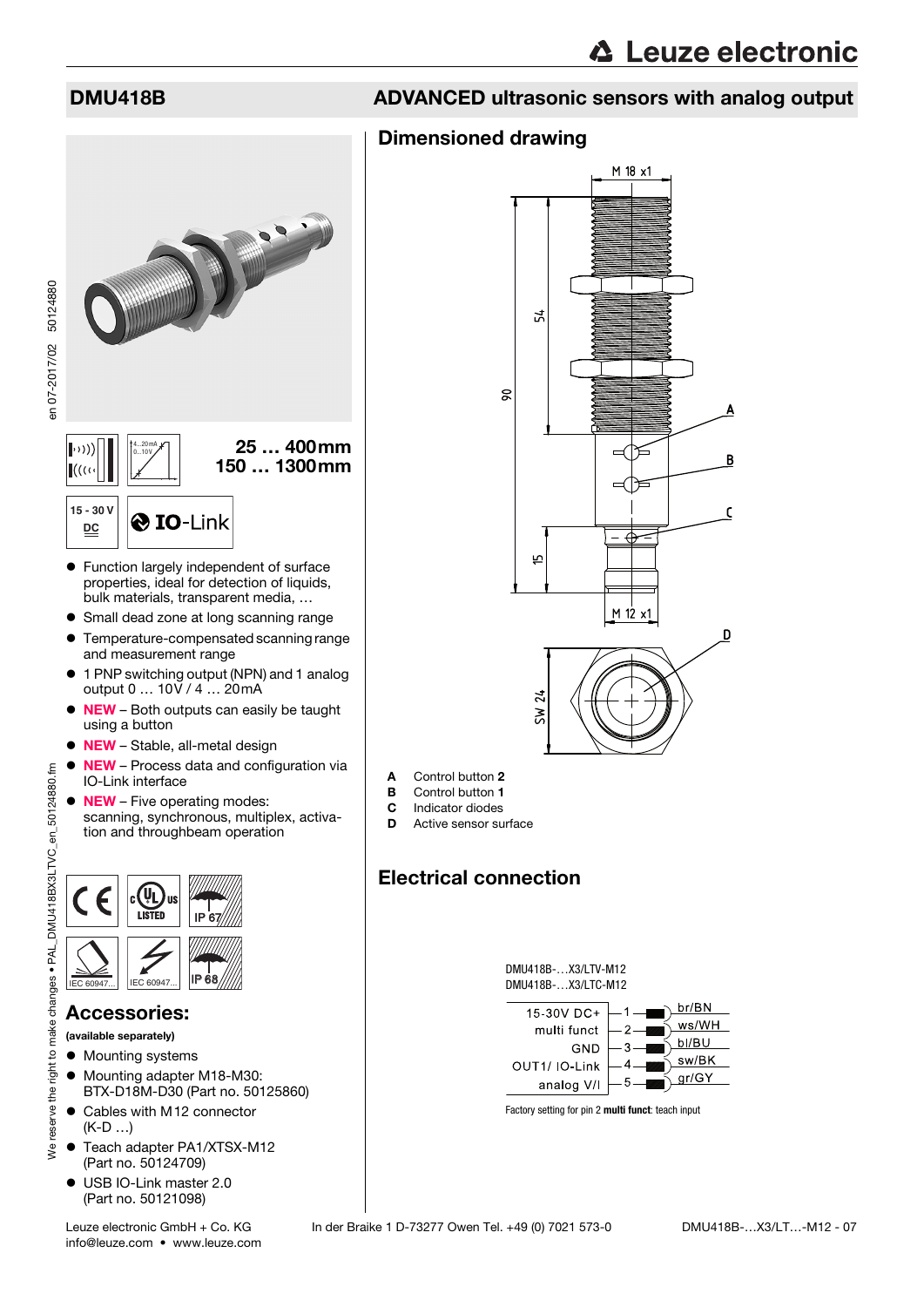# **△ Leuze electronic**

Diagrams DMU418B-400…-M12

> -150  $-100$ -50  $\Omega$ 50 100 150

Width y of the sound cone [mm]

Ē cone

E cone sound the 3  $\overline{5}$ vidth

## DMU418B

0 100 200 300 400 500

y1

Object distance x [mm]

Typ. response behavior (rod Ø 27mm)

y2

y2

Typ. response behavior (plate 20x20mm)

## **Specifications**

### Ultrasonic specifications DMU418B-4

### Sensor operating modes<br>IO-Link IO-Link COM2 (38.4k<br>SIO is supported

### Electrical data

# **Indicators**<br>Yellow LED

Green LED flashing<br>Internal communication<br>Increment communication

# **Mechanical data**<br>Housing

Weight 50g Ultrasonic transducer Connection type<br>Fitting position

### Environmental data

VDE safety class<br>
Degree of protection<br>
IP 67 and IP 68 Degree of protection<br>
Standards applied<br>
Standards applied<br>
IP 67 and IP 68<br>
EN 60947-5-2 Standards applied<br>Certifications

1) At 20°C

- 2) Target: 20mm x 20mm plate<br>3) Target: 100mm x 100mm plate
- 3) Target: 100mm x 100mm plate<br>4) For UL applications: for use in d
- For UL applications: for use in class 2 circuits according to NEC only

- 5) The ceramic material of the ultrasonic transducer contains lead zirconium titanate (PZT)<br>6)  $1 = \frac{\text{short-circuit}}{\text{and overload protection}}$  2 = polarity reversal protection  $3 = \text{wire break}$  and
- 6) 1=short-circuit and overload protection, 2=polarity reversal protection, 3=wire break and inductive protection<br>
7) These proximity switches shall be used with UL Listed Cable assemblies rated 30V, 0.5A min. These proximity switches shall be used with UL Listed Cable assemblies rated 30V, 0.5A min, in the field installation, or equivalent (categories: CYJV/CYJV7 or PVVA/PVVA7);
- Use tool for buttons 8) Ambient temperature 85°C. Use same voltage supply for all circuits.

## Remarks

### **Operate in accordance with intended use!**

 $\ddot{\phi}$  This product is not a safety sensor and is not intended as personnel protection.

The product may only be put into operation by competent persons.

 $\ddot{\mathbf{\diamond}}$  Only use the product in accordance with the intended use.

| Specifications                                                                                                                                                                                                                                                                                      |                     |                                                                                                                                                                                                                                                             |                                                                                                                                                                                                                           |
|-----------------------------------------------------------------------------------------------------------------------------------------------------------------------------------------------------------------------------------------------------------------------------------------------------|---------------------|-------------------------------------------------------------------------------------------------------------------------------------------------------------------------------------------------------------------------------------------------------------|---------------------------------------------------------------------------------------------------------------------------------------------------------------------------------------------------------------------------|
| Jltrasonic specifications<br>Scanning range 1)<br>Adjustment range<br>Ultrasonic frequency<br>Typ. opening angle<br>Resolution switching output<br>Resolution analog output<br>Direction of beam<br>Accuracy (analog output)<br>Reproducibility<br>Switching hysteresis (OUT1)<br>Temperature drift |                     | DMU418B-400.X3/<br>$25400$ mm $^{2)}$<br>25  400mm<br>310kHz<br>$9^{\circ}$<br>0.5 <sub>mm</sub><br>$0.1$ mm<br>axial<br>$\pm$ 0.5% of end value <sup>1)</sup><br>$\pm$ 0.15% of end value <sup>1)</sup><br>$5 \,\mathrm{mm}$<br>$\pm$ 1.5% of end value 1) | DMU418B-1300.X3/<br>150  1300 mm $3)$<br>150  1300mm<br>200kHz<br>$16^{\circ}$<br>1mm<br>$0.1$ mm<br>axial<br>$\pm$ 0.5% of end value 1)<br>$\pm$ 0.15% of end value 1)<br>10 <sub>mm</sub><br>$\pm$ 1.5% of end value 1) |
| ensor operating modes<br>IO-Link<br>SIO                                                                                                                                                                                                                                                             |                     | COM2 (38.4 kBaud)<br>is supported                                                                                                                                                                                                                           |                                                                                                                                                                                                                           |
| <b>iming</b><br>Switching frequency<br>Response time<br>Delay before start-up                                                                                                                                                                                                                       |                     | 7Hz<br>71ms<br>$<$ 300 $ms$                                                                                                                                                                                                                                 | 8Hz<br>62ms<br>$<$ 300 $\mathrm{ms}$                                                                                                                                                                                      |
| lectrical data:<br>Operating voltage $\mathsf{U}_{\mathsf{B}}$ <sup>4)</sup><br>Residual ripple                                                                                                                                                                                                     |                     | SIO mode: $1530V$ DC (incl. $\pm 10\%$ residual ripple),<br>COM2 mode: 18  30V DC (incl. $\pm$ 10% residual ripple)<br>$\pm$ 10% of U <sub>R</sub>                                                                                                          |                                                                                                                                                                                                                           |
| Open-circuit current<br>Switching output<br>Function (PNP)<br>Output current                                                                                                                                                                                                                        |                     | $\leq 50$ mA<br>OUT1: 1 x PNP transistor output, IO-Link SIO mode<br>NO contact, reversible<br>SIO mode: max. 150mA per contact,<br>COM2 mode: max. 100mA per contact                                                                                       |                                                                                                                                                                                                                           |
| Switching range adjustment<br>Changeover NO/NC<br>Analog output                                                                                                                                                                                                                                     | $$ X3/LTV<br>X3/LTC | OUT1: control button 1 or teach input<br>OUT1: control button 1 or teach input<br>voltage output 0  10V, teachable, configurable,<br>current output 4  20mA, teachable, configurable                                                                        |                                                                                                                                                                                                                           |
| Error signal (analog output)                                                                                                                                                                                                                                                                        |                     | distance too small: approx. 3.8mA,<br>distance too large: approx. 11V / approx. 21mA                                                                                                                                                                        |                                                                                                                                                                                                                           |
| ndicators                                                                                                                                                                                                                                                                                           |                     |                                                                                                                                                                                                                                                             |                                                                                                                                                                                                                           |

Yellow LED<br>Yellow LED, flashing Yellow Leach-in / teaching error teach-in / teaching error for 1-point teach / cable short circuit Green LED<br>
Green LED flashing<br>
Green LED flashing<br>
Subsetted the Solution of Link communication teach-in/teaching error for window-teach

> all metal - brass, nickel-plated<br>50g M12 connector, 5-pin<br>any

Ambient temp. (operation/storage) -25°C … +70°C/-30°C … +85°C<br>Protective circuit <sup>6)</sup> 1, 2, 3 -25°C ... +70°C/-30°C ... +85°C<br>1, 2, 3<br>III UL 508, C22.2 No.14-13 4) 7)8)

Vidth -300 Target (fixed): 一册  $\alpha$ .





Object distance x [mm]



### $\sim$ Sound cone  $= f(\alpha, x)$ Object distance [mm]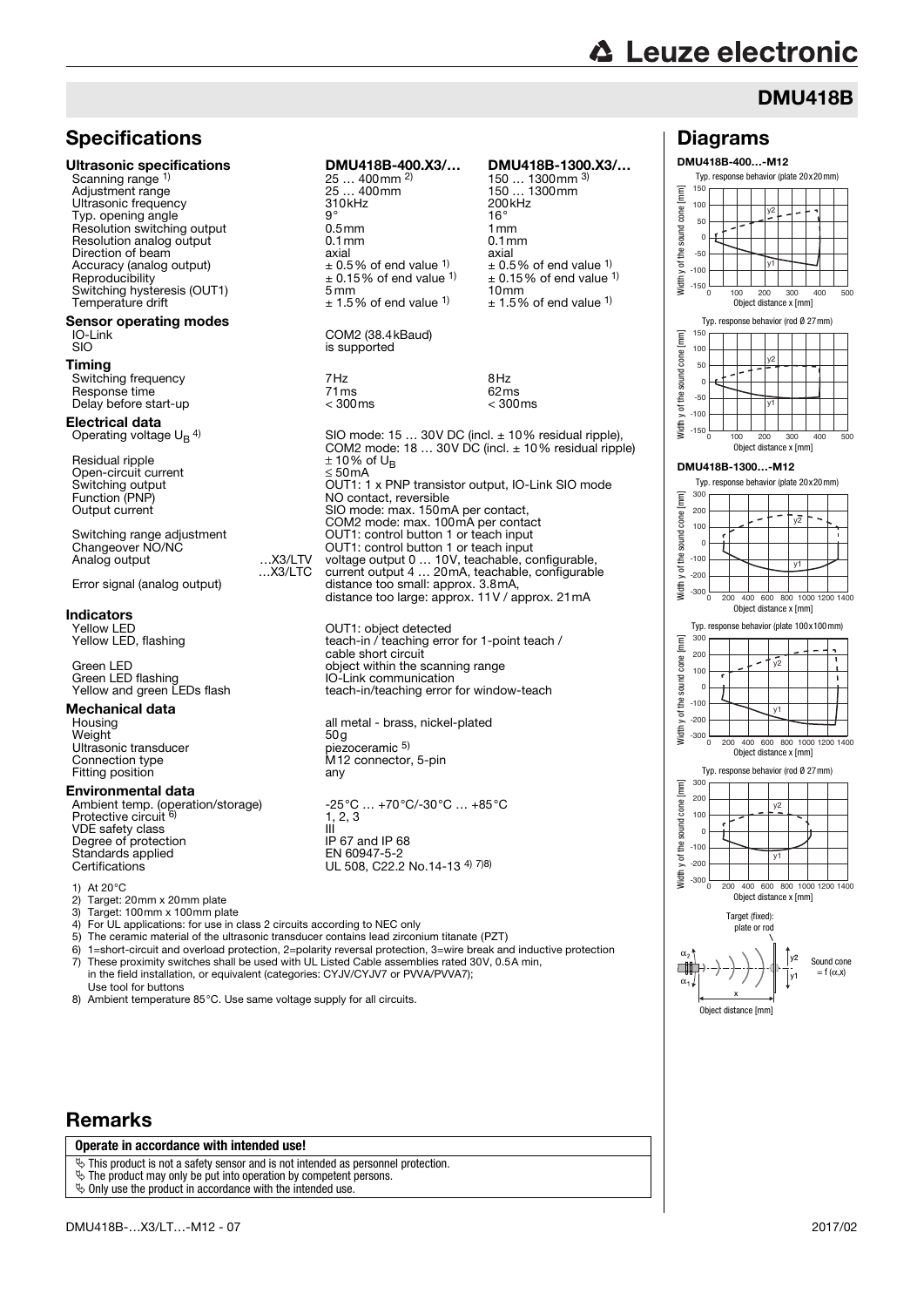### Part number code

# **DMU 4 1 8 B - 1 3 0 0 . X 3 / L T V - M1 2**

|               | <b>Operating principle</b>                                         |  |
|---------------|--------------------------------------------------------------------|--|
| <b>HTU</b>    | Ultrasonic sensor, scanning principle, with background suppression |  |
| <b>DMU</b>    | Ultrasonic sensor, distance measurement                            |  |
| <b>Series</b> |                                                                    |  |
| 418B          | 418B Series, cylindrical M18 construction                          |  |
|               | Scanning range in mm                                               |  |
| 400           | 25400                                                              |  |
| 1300          | 1501300                                                            |  |
|               | <b>Equipment (optional)</b>                                        |  |
| $\pmb{\chi}$  | "Advanced" design                                                  |  |
| 3             | Teach button on the sensor                                         |  |
|               | Pin assignment of connector pin 4 / black cable wire (OUT1)        |  |
| 4             | PNP output, NO contact preset                                      |  |
| P             | PNP output, NC contact preset                                      |  |
| L             | IO-Link communication or push-pull (SIO)                           |  |
|               | Pin assignment of connector pin 2 / white cable wire (Teach-IN)    |  |
| T             | Teach input                                                        |  |
|               | Pin assignment of connector pin 5 / gray cable wire (OUT2)         |  |
| 4             | PNP output, NO contact preset                                      |  |
| P             | PNP output, NC contact preset                                      |  |
| v             | Analog voltage output 0  10V                                       |  |
| C             | Analog current output 4  20mA                                      |  |
| x             | Connection not assigned (n. c.- not connected)                     |  |
|               | <b>Connection technology</b>                                       |  |
| M12           | M <sub>12</sub> connector, 5-pin                                   |  |

## Order guide

The sensors listed here are preferred types; current information at www.leuze.com.

|                                | <b>Designation</b>      | Part no. |
|--------------------------------|-------------------------|----------|
| Scanning range / Analog output |                         |          |
| $25400$ mm $/ 010V$            | DMU418B-400.X3/LTV-M12  | 50124261 |
| $25400$ mm $/420$ mA           | DMU418B-400.X3/LTC-M12  | 50124260 |
| $1501300$ mm $/ 010V$          | DMU418B-1300.X3/LTV-M12 | 50124264 |
| $1501300$ mm $/420$ mA         | DMU418B-1300.X3/LTC-M12 | 50124263 |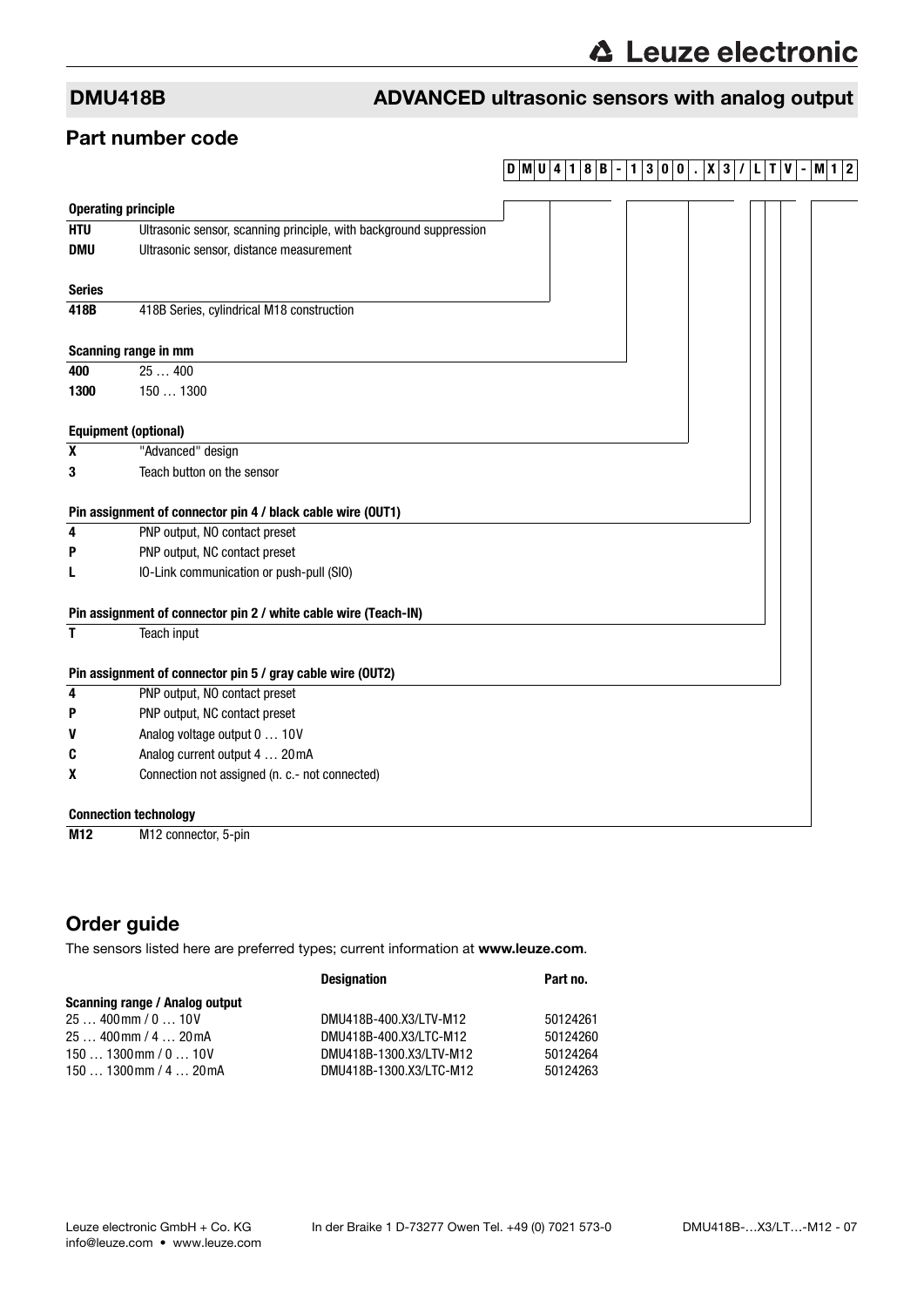# **△ Leuze electronic**

# DMU418B

# Device functions and indicators – switching output

The sensor has two buttons for adjusting switching output OUT1 and analog output OUT2. Alternatively, all adjustments can also be made via IO-Link. The multi funct teach input can be used to perform the 1-point teach and the changeover of the switching function (NO contact/NC contact).

### Switching output OUT1



The switching behavior is not defined in the dead zone.

### Switching behavior with 2-point window-teach as a function of the switching function

| <b>Switching function</b><br>configured as | <b>First taught object</b><br>distance | <b>Second taught object</b><br>distance | <b>Output switching behavior</b> |
|--------------------------------------------|----------------------------------------|-----------------------------------------|----------------------------------|
| NO contact<br>NC contact                   | Far                                    | Close                                   | 灬                                |
|                                            | Close                                  | Far                                     |                                  |



Notice!

In measurement operation, the yellow and green LED only indicate the behavior of output OUT1. The behavior of output OUT2 is not indicated.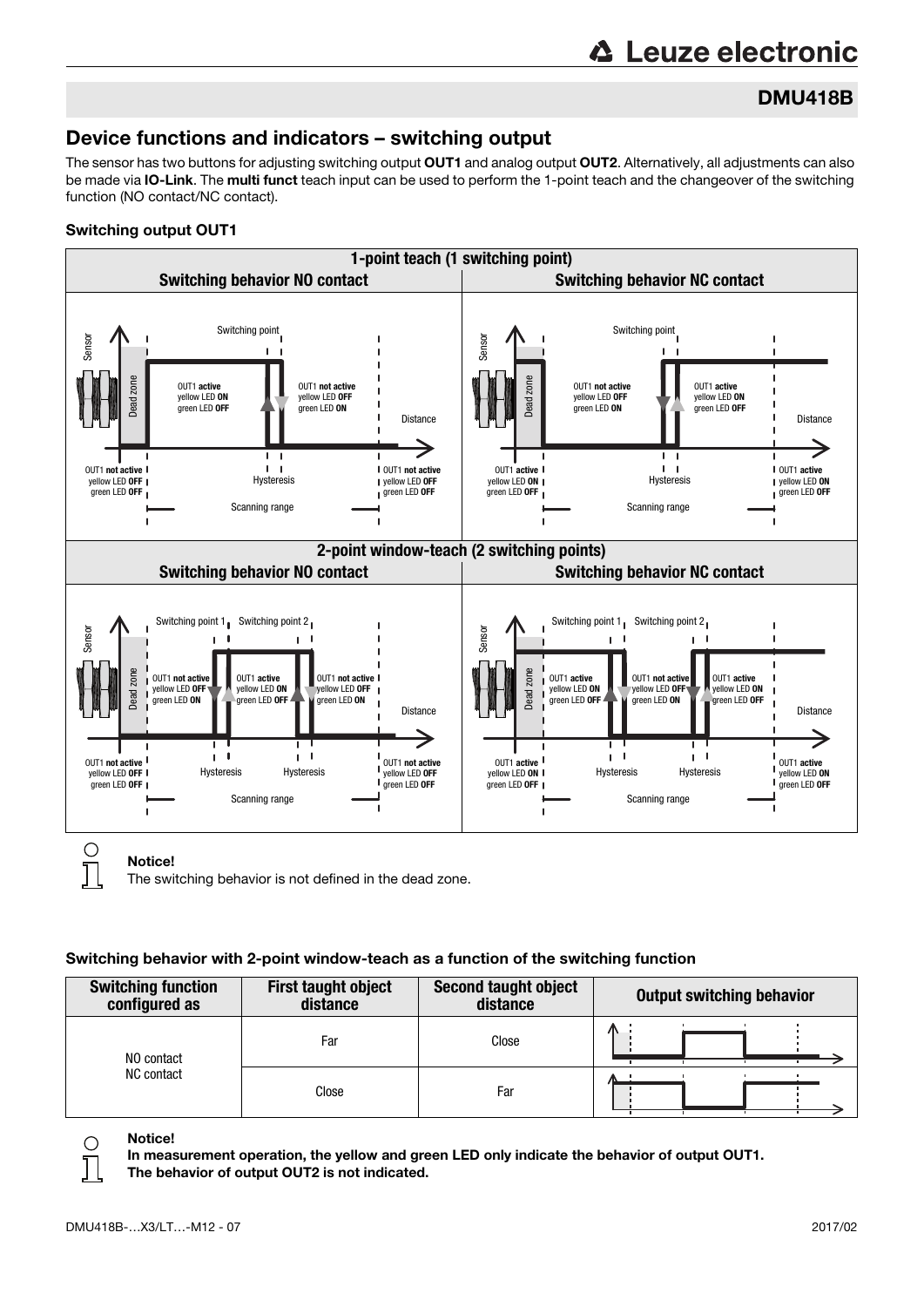### Adjustment of the switching points (Teach) using the control buttons

The switching point of the sensor is set to 400mm or 1300mm (static 1-point teach) on delivery.

By means of a simple operating procedure, the switching point for output OUT1 can be individually taught to an arbitrary distance within the scanning range with 1-point teach (static) or 2-point window-teach (static).

Moreover, the output function can be switched from NO contact (NO - normally open) to NC contact (NC - normally closed). For the adjustment, control button 1 is permanently assigned to output OUT1 (see dimensioned drawing).

| 1-point teach (static)                                                                            | 2-point window-teach (static) $1$ )                                                                            |
|---------------------------------------------------------------------------------------------------|----------------------------------------------------------------------------------------------------------------|
| <b>1. Place</b> object at desired switching distance.                                             | 1. First, place object at desired switching distance for switching point 1.                                    |
| 2. To adjust output OUT1, press button 1 for 2  7s until the yellow LED                           | 2. To adjust output OUT1, press button 1 for 7  12s until the yellow and                                       |
| flashes at 3Hz.                                                                                   | green LED flash alternately at 3Hz.                                                                            |
| 3. Release the button at the end of the teach event.                                              | <b>3. Release button</b> . The sensor remains in teach mode and the LEDs con-                                  |
| The current object distance has been taught as the new switching point.                           | tinue to flash.                                                                                                |
| 4. Error-free teach: LED states and switching behavior according to the dia-<br>gram shown above. | 4. Then, place the object at the desired switching distance for switching<br>point 2.                          |
| Faulty teach (object may be too close or too far away - please note scan-<br>ning range):         | The minimum distance between the switching points is as follows:<br>Notice:<br>scanning range of 400 mm: 40 mm |
| <b>yellow LED flashes at 5Hz</b> until an error-free teach event is performed.                    | scanning range of 1300mm: 130mm                                                                                |
| The affected output is inactive as long as there is a teach error.                                |                                                                                                                |
|                                                                                                   | 5. Briefly press the button again at the end of the teach event.                                               |
|                                                                                                   | The switching window has been taught.                                                                          |
|                                                                                                   | 6. Error-free teach: LED states and switching behavior according to the dia-                                   |
|                                                                                                   | gram shown above.                                                                                              |
|                                                                                                   | <b>Faulty teach</b> (object may be too close or too far away – please note scan-                               |
|                                                                                                   | ning range):                                                                                                   |
|                                                                                                   | <b>green and yellow LED flash at 8Hz</b> until an error-free teach event is per-<br>formed.                    |

1) See table "Switching behavior with 2-point window-teach as a function of the switching function"

# Adjustment of the switching function (NO/NC) using the control buttons

Control button 1 can be used to switch the switching function of output OUT1 from NO contact to NC contact (or vice versa). To do this, proceed as follows:

|                                                                                                                                                                                                                   | <b>Control button</b>                                                 | <b>Indicator diode</b>                                                          |                                                                                                                                                          |
|-------------------------------------------------------------------------------------------------------------------------------------------------------------------------------------------------------------------|-----------------------------------------------------------------------|---------------------------------------------------------------------------------|----------------------------------------------------------------------------------------------------------------------------------------------------------|
| <b>Action / Description</b>                                                                                                                                                                                       |                                                                       | <b>GREEN</b>                                                                    | <b>YELLOW</b>                                                                                                                                            |
| <b>Changeover of the switching function:</b><br>Switching output OUT1 is set as NO contact ex works. If the switching<br>function is changed, the switching output is changed to the opposite<br>state (toggled). | <b>Press button 1 of the</b><br>switching output for longer than 12s. | the output functions as an NO contact.<br>If the <b>yellow LED</b> is then OFF, | <b>Both LEDs flash alternately for a short</b><br>time at 3Hz.<br>If the <b>yellow LED</b> is then ON,<br>the output functions as an <b>NC contact</b> . |

### Notice!

For 2-point window-teach, the switching behavior is dependent on the selected object distances for switching points 1 and 2. See previous page!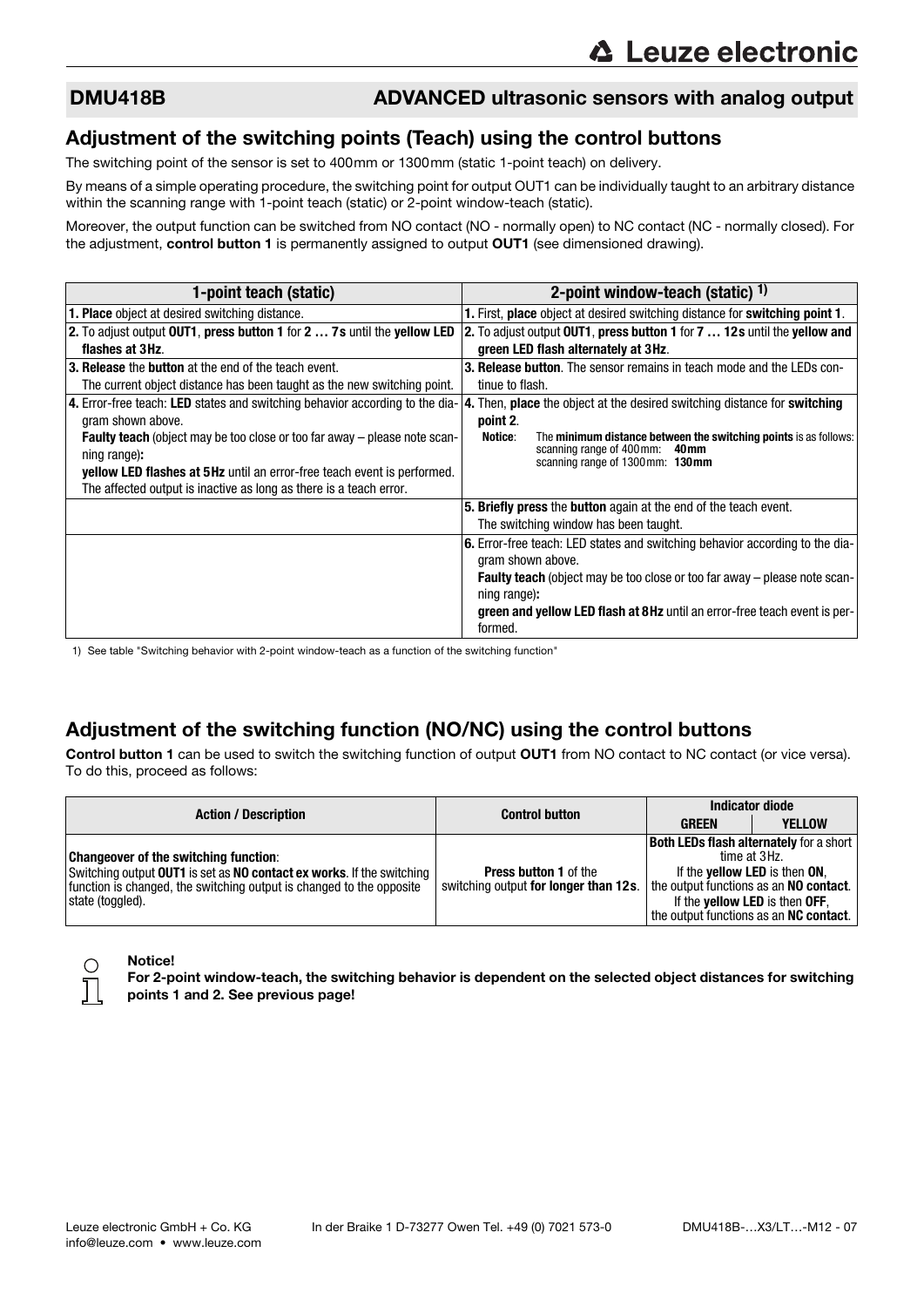DMU418B

## Device functions – analog output

### Analog output OUT2



### Characteristic curve behavior as a function of the object distances for start/end of measurement range

| <b>Characteristic curve</b><br>configured as | <b>First taught object</b><br>distance | Second taught object<br>distance | <b>Characteristic curve of the analog</b><br>output |
|----------------------------------------------|----------------------------------------|----------------------------------|-----------------------------------------------------|
| Rising characteristic curve                  | Close                                  | Far                              | Æ                                                   |
| Falling characteristic curve                 | Far                                    | Close                            |                                                     |



### Notice!

In measurement operation, the yellow and green LED only indicate the behavior of output OUT1. The behavior of output OUT2 is not indicated.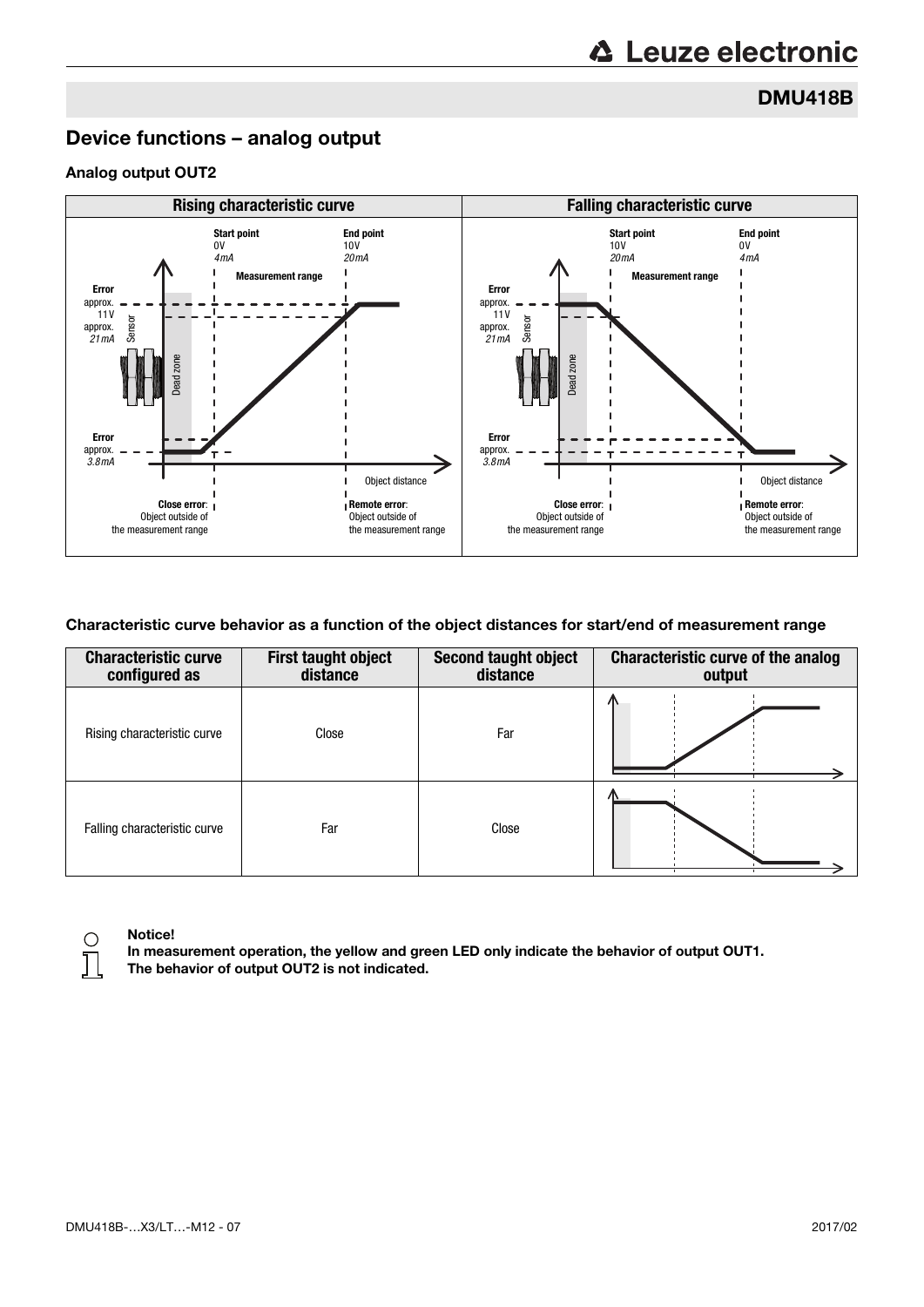### Adjustment of the analog output (Teach) using the control buttons

The choice of distances for start of measurement range and end of measurement range can be used to adjust the characteristic curve of the analog output.

If an object is located outside of the taught measurement range, an error signal is output. A different analog signal is output here by the sensor for the errors "distance too close: object outside of the measurement range" and "distance too far: object outside of the measurement range".

| Rising characteristic curve <sup>1)</sup>                                                                                                           | Falling characteristic curve 1)                                                                                                                                |  |
|-----------------------------------------------------------------------------------------------------------------------------------------------------|----------------------------------------------------------------------------------------------------------------------------------------------------------------|--|
| <b>1. Place object at desired distance for the start point of the measurement</b>                                                                   | <b>Place</b> object at desired distance for the <b>end point of the measurement</b>                                                                            |  |
| range.                                                                                                                                              | range.                                                                                                                                                         |  |
| 2. To adjust analog output OUT2, press button 2 for 7  12s until the                                                                                | 2. To adjust analog output <b>OUT2</b> , press button 2 for 7  12s until the                                                                                   |  |
| vellow and green LED flash alternately at 3Hz.                                                                                                      | yellow and green LED flash alternately at 3Hz.                                                                                                                 |  |
| 3. Release button. The sensor remains in teach mode and the LEDs con-                                                                               | <b>3. Release button.</b> The sensor remains in teach mode and the LEDs con-                                                                                   |  |
| tinue to flash.                                                                                                                                     | tinue to flash.                                                                                                                                                |  |
| 4. Then, place object at desired distance for the end point of the measure-                                                                         | 4. Then, place object at desired distance for the start point of the mea-                                                                                      |  |
| ment range.                                                                                                                                         | surement range.                                                                                                                                                |  |
| Notice:<br>The minimum distance between the start and end point of the<br>measurement range<br>is as follows:<br>scanning range of 400 mm:<br>40 mm | The minimum distance between the start and end point of the<br>Notice:<br>measurement range<br>is as follows:<br>scanning range of 400 mm:<br>40 <sub>mm</sub> |  |
| scanning range of 1300 mm:<br>130 <sub>mm</sub>                                                                                                     | scanning range of 1300 mm:<br>130 <sub>mm</sub>                                                                                                                |  |
| 5. Briefly press the button again at the end of the teach event.                                                                                    | 5. Briefly press the button again at the end of the teach event.                                                                                               |  |
| The characteristic curve with rising curve has been taught.                                                                                         | The characteristic curve with falling curve has been taught.                                                                                                   |  |
| <b>6.</b> Error-free teach: LED states acc, to table under "Device functions and<br>indicators".                                                    | <b>6.</b> Error-free teach: LED states acc. to table under "Device functions and<br>indicators".                                                               |  |
| <b>Faulty teach: green and yellow LEDs flash at 8Hz until an error-free</b><br>teach is performed.                                                  | Faulty teach: green and yellow LEDs flash at 8Hz until an error-free<br>teach is performed.                                                                    |  |

1) See table "Characteristic curve behavior as a function of the object distances for start/end of measurement range"

### Adjusting the sensor via the teach input

multi funct connection pin 2 is configured ex works as a teach input. Via the teach input, you can

- lock the control buttons.

 $\bigcap$ 

- perform a 1-point teach (static) of the switching output.
- perform a 2-point window-teach (static) of the switching output.
- perform a 2-point teach of the characteristic curve of the analog output.

LOW signal level≤ 0.191  $\cdot$  U<sub>B</sub> or not connected

Signal level HIGH  $\geq$  0.809 • U<sub>B</sub>

### Locking of the control buttons

| <b>Action</b>                 | Pin <sub>2</sub><br>(multi funct)              | <b>Description</b>                                                                                                                                                |
|-------------------------------|------------------------------------------------|-------------------------------------------------------------------------------------------------------------------------------------------------------------------|
| Locking the control buttons   | <b>HIGH signal</b> (permanent)                 | As long as the HIGH signal is continuously applied, the<br>sensor cannot be adjusted with the control buttons.<br>The control buttons of the sensor are disabled. |
| Unlocking the control buttons | <b>LOW signal or not connected (permanent)</b> | As long as the LOW signal is continuously applied or pin 2<br>remains unconnected, the sensor can be adjusted with the<br>control buttons.                        |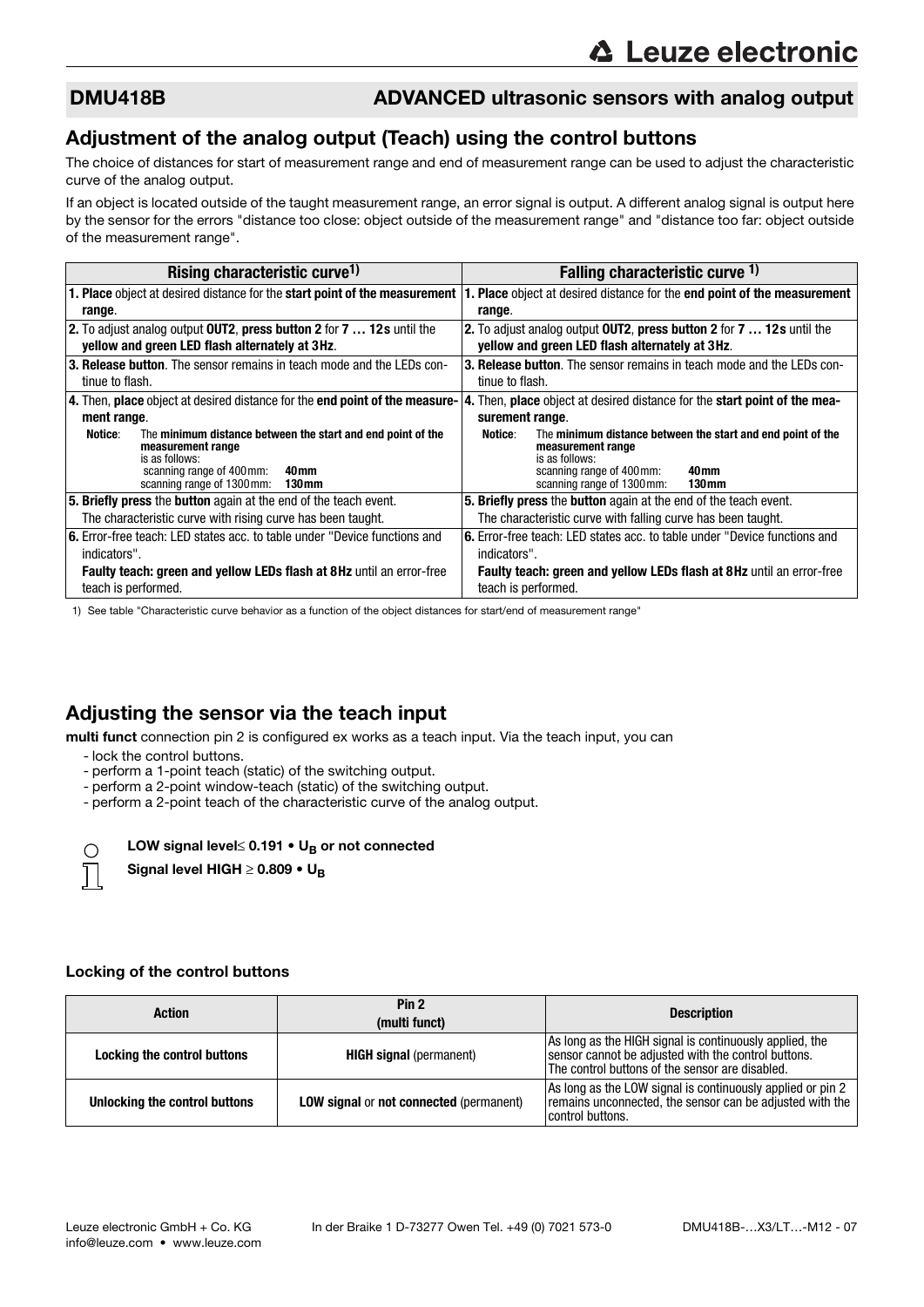# **∆ Leuze electronic**

# DMU418B



Notice!

The procedure is identical for the 2-point window-teach for switching output OUT1 and for the 2-point teach of the characteristic curve of analog output OUT2 via the teach input. The characteristic curve and switching window can only be adjusted independently via the control buttons or the IO-Link interface.

The changeover of the switching function (NC contact/NO contact) and the characteristic curve (rising/falling) is not possible via the teach input.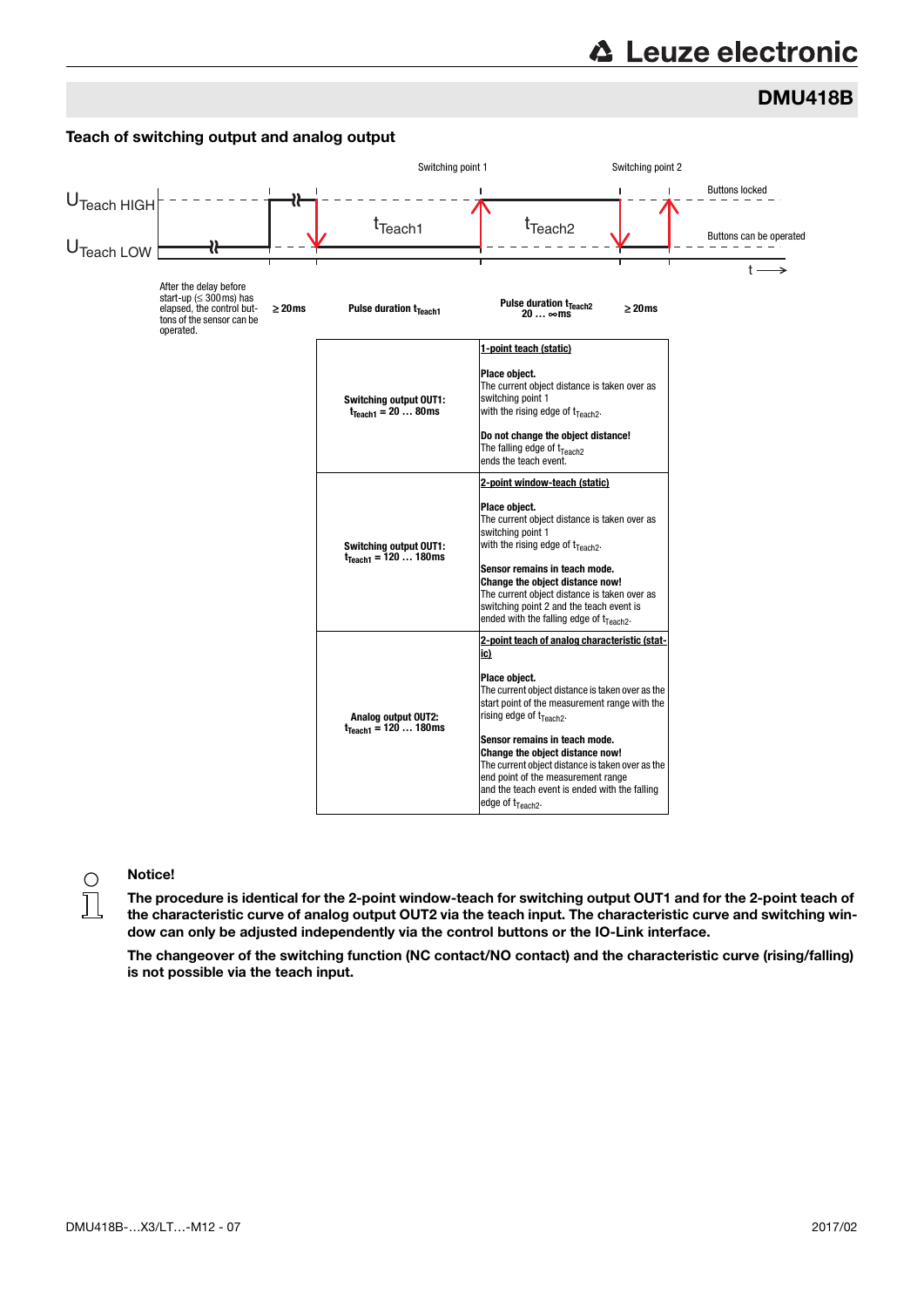### IO-Link interface

The ultrasonic sensor features an IO-Link interface acc. to specification V1.1. and satisfies the Smart Sensor Profile.

As a result, the sensor can easily, quickly and, thus, economically be configured and diagnostic information read out. With a small amount of effort, the sensor can also be integrated in a control.

### Overview of the configuration options via IO-Link

| <b>Function block</b>                    | <b>Function</b>                         | <b>Description</b>                                                                                                                                                                                                                                                        |
|------------------------------------------|-----------------------------------------|---------------------------------------------------------------------------------------------------------------------------------------------------------------------------------------------------------------------------------------------------------------------------|
| <b>Operating mode</b>                    | Standard operation                      | The sensor operates as a scanner with background suppression.                                                                                                                                                                                                             |
|                                          | Multiplex operation                     | A max. of 10 sensors $-1$ master and 9 slaves $-$ can be wired together in a<br>network. To do this, the sensors must be electrically connected with one line. The<br>master generates a timing signal and all networked sensors are activated with<br>time-delay.        |
|                                          | Synchronous operation                   | A max. of 10 sensors $-1$ master and 9 slaves $-$ can be wired together in a<br>network. To do this, the sensors must be electrically connected with one line. The<br>master generates a timing signal and all networked sensors are activated<br>simultaneously.         |
|                                          | <b>Activation operation</b>             | The sensor can be activated through an external signal.                                                                                                                                                                                                                   |
|                                          | Operation as throughbeam sensor         | The sensor can either be configured as a scanner or as a throughbeam sensor.<br>Operation as a throughbeam sensor requires 2 sensors, which are electrically<br>connected through one line.                                                                               |
| <b>Switching output</b>                  | Switching point 1/2                     | The switching points can be directly entered as distance value in mm.                                                                                                                                                                                                     |
| OUT <sub>1</sub>                         | Switching output (OUT1 and OUT2)        | Adjustment as PNP or NPN switching output                                                                                                                                                                                                                                 |
|                                          | Switching function                      | Adjustment as NC / NO contact.                                                                                                                                                                                                                                            |
|                                          | Switching behavior in the case of error | The switching behavior of output OUT1 of the sensor, for objects which are<br>located outside of the scanning range, can be adjusted.                                                                                                                                     |
|                                          | 2-point behavior                        | If a switching output is to operate with 2 switching points, a choice can be made<br>between 2-point window-teach (factory setting) or 2-point teach (e.g. for simple<br>pump controls with minimum and maximum fill levels).                                             |
|                                          | Teach switching output OUT1             | The switching output OUT1 can be taught via the IO-Link interface.                                                                                                                                                                                                        |
|                                          | Teach lock                              | Adjustment for locking of control buttons                                                                                                                                                                                                                                 |
| <b>Analog output</b><br>OUT <sub>2</sub> | Analog start value                      | The distance for the start point of the measurement range can be entered directly<br>in mm.                                                                                                                                                                               |
|                                          | Analog end value                        | The distance for the end point of the measurement range can be entered directly<br>in mm.                                                                                                                                                                                 |
|                                          | Direction of the characteristic curve   | Configuration option for rising or falling characteristic curve.                                                                                                                                                                                                          |
|                                          | Value range                             | For devices with voltage output:                                                                                                                                                                                                                                          |
|                                          |                                         | 0  10V (factory setting); 0  5V; 1  6V.<br>For devices with current output:                                                                                                                                                                                               |
|                                          |                                         | 4  20 mA (factory setting); 0  20 mA.                                                                                                                                                                                                                                     |
| <b>Temperature</b>                       | Temperature compensation                | Adjustment option for internal (sensor works with the integrated temperature<br>sensor) or external (with a constant application temperature, this can be<br>manually entered. The sensor then compensates the measured values at a fixed<br>rate with this temperature). |
|                                          | Unit                                    | Adjustment option to °C or °F.                                                                                                                                                                                                                                            |
|                                          | Temperature value                       | Entry temperature value in °C or °F (if external temperature compensation is<br>desired).                                                                                                                                                                                 |

In addition to the configuration functions, a range of sensor information, such as sensor status, sensor diagnostics as well as the process data, can be called up.

Further information and the device-specific description of the IO-Link interface (IODD) can be found on the Internet at *[www.leuze.com](http://www.leuze.com)* in the Downloads area of the respective sensor.